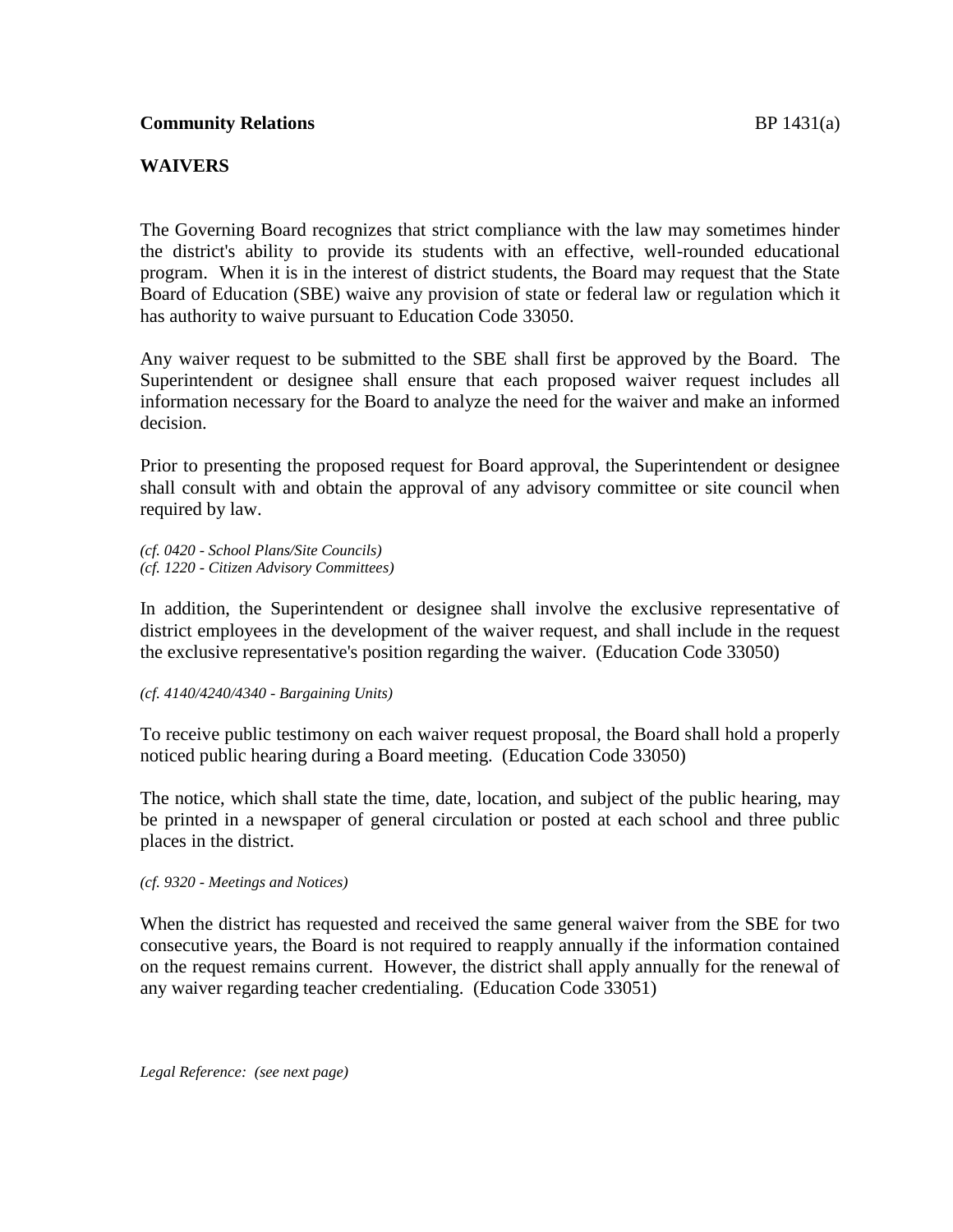### BP 1431(b)

### **WAIVERS** (continued)

#### *Legal Reference:*

*EDUCATION CODE 305-311 Structured English immersion program; parental exception waivers 5000-5033 Governing board elections 8750-8754 Grants for conservation education 10400-10407 Cooperative improvement programs 17047.5 Facilities used by special education students 17291 Portable school buildings 33050-33053 General waiver authority 37202 Equity length of time 41000-41360 School finance 41381 Minimum school day 41600-41854 Computation of allowances 41920-42842 Budget requirements; local taxation by school districts 44520-44534 New Careers Program 44666-44669 School-Based Management and Advanced Career Opportunities 44681-44689 Administrator Training and Evaluation 45108.7 Maximum number of senior management positions 48660-48666 Community day schools 48800 Attendance at community college 49550-49560 Meals for needy students 51224.5 Algebra instruction 51745.6 Charter school independent study ratio 52160-52178 Bilingual-Bicultural Education Act of 1976 52340-52346 Career Guidance Centers 52522 Plans for adult education 52850-52863 School-Based Program Coordination 54100-54145 Miller-Unruh Basic Reading Program 54407 Waiver for compensatory education programs 56000-56867 Special education programs 58407 Waiver related to individualized instruction program 58900-58928 Restructuring demonstration programs 60119 Public hearing on sufficiency of instructional materials 60851 High school exit examination, waiver for student with disabilities CODE OF REGULATIONS, TITLE 5 1032 Academic Performance Index 3100 Resource specialist caseload waivers 3945 Cooperative programs 9531 Instructional materials funding 11960 Charter school attendance 11963.4 Charter school percentage funding 13017 Waivers, compensatory education New Careers in Education Program 13044 Waivers, compensatory education Professional Development and Program Improvement* 

*Programs*

*Legal Reference continued: (see next page)*